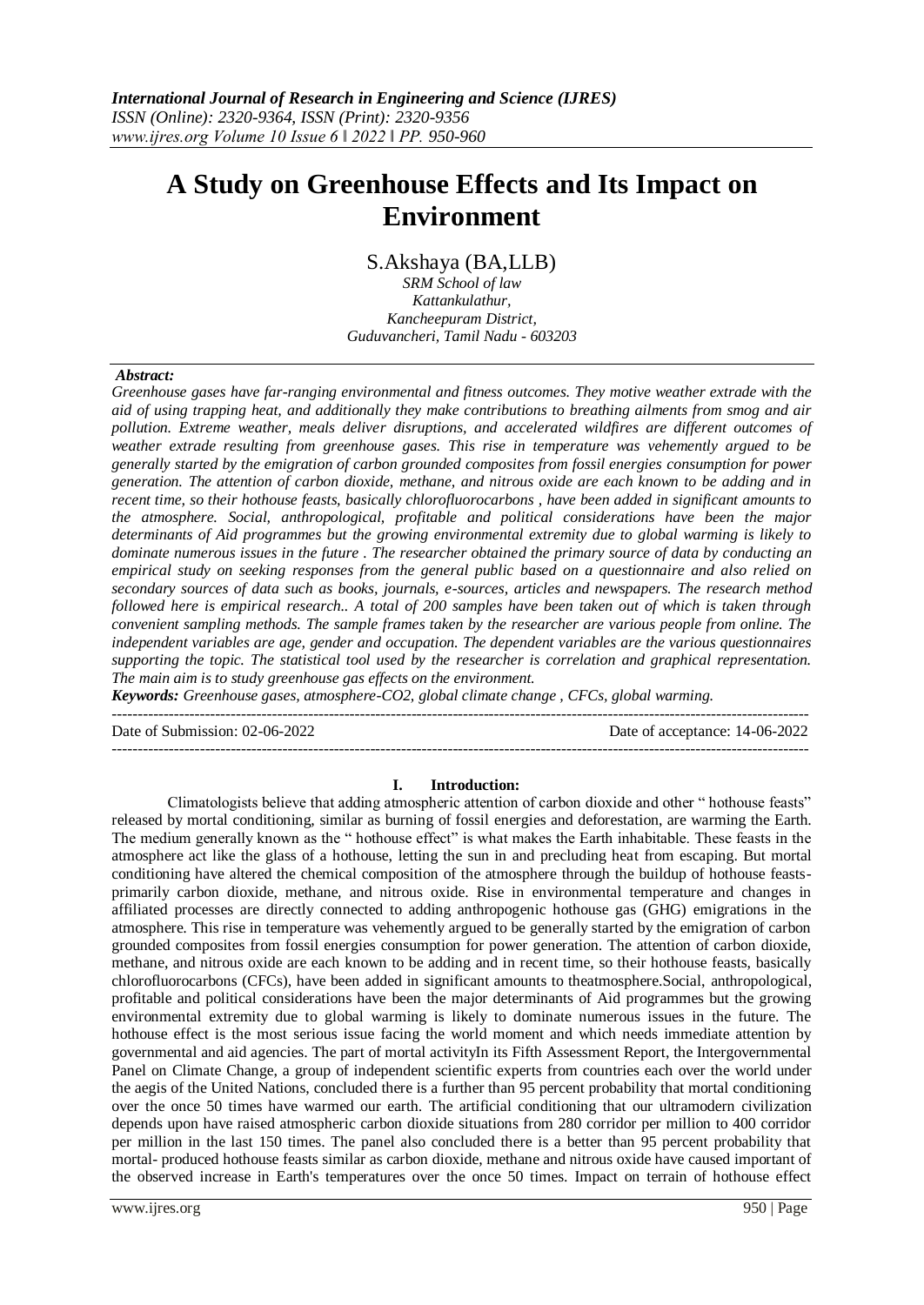Increase of hothouse feasts attention causes a reduction in gregarious infrared radiation, therefore the Earth's climate must change ever to restore the balance between incoming and gregarious radiation. This " climatic change" will include a " global warming" of the Earth's face and the lower atmosphere as warming up is the simplest way for the climate to get relieve of the redundant energy. Still, a small rise in temperature will induce numerous other changes, for illustration, pall cover and wind patterns. Some of these changes may act to enhance the warming, others to offset.Using complex climate models, the"Intergovernmental Panel on Climate Change"in their third assessment report has read that global mean face temperature will rise by 1.4 °C to5.8 °C by the end of 2100. This protuberance takes into account the goods of aerosols which tend to cool the climate as well as the delaying goods of the abysses which have a large thermal capacity. Still, there are numerous misgivings associated with this protuberance similar as unborn emigration rates of hothouse feasts, climate feedbacks, and the size of the ocean detention. Goods and the prognostications of the goods of global warming include Melting of the ice cap with increased ocean situations and release of the trapped feasts (there is vastly further methane in the ice cap than in the atmosphere) with the need to dislocate peoples from present ocean position areas. Chaotic rainfall changes, performing in famines or cataracts and ultimately massive corrosion. Dropped crop yields and dropped pastoralist land vacuity (the littoral and swash aeroplanes are frequently the most rich soils), with posterior starvation and malnutrition.The consequences of global warming are horrendous and there's a need for action now. There must be a massive movement towards environmentally friendly strategies that minimise product of carbon dioxide and methane and which maximise obsession of carbon dioxide. The major liabilities and action must be taken by the industrialized countries because they're largely to condemn. Still, the developing and industrializing countries must also consider the problem. The main aim of the study is to find out the greenhouse effect and its impact on the environment .

## **Objective:**

- To find out what a greenhouse is and its impact on the environment.
- To examine how it causes global warming.
- To analyze the overcome and its bad effects.
- To evaluate the greenhouse effect harmful or beneficial

## **II. Literature review:**

Urbanization, energy use and greenhouse effects in economic development:This paper seeks an exploratory assessment of the possible global greenhouse consequences of economic development in general and urbanization in particular, especially insofar as they relate to changing patterns of energy use.First, the nature of the relationship between urbanization and increased resource use is elaborated upon, and the impact of the development transition upon levels of energy consumption is empirically analysed in a multiple regression framework, using cross-national variations in urbanization and other development indicators to estimate a fixedeffects model of the determinants of energy usage.(National Research Council et al. 2010)

Greenhouse Effects due to Man-Made Perturbations of Trace Gases—Nitrous oxide, methane, ammonia, and a number of other trace constituents in the earth's atmosphere have infrared absorption bands in the spectral region 7 to 14 µm and contribute to the atmospheric greenhouse effect. The concentrations of these trace gases may undergo substantial changes because of man's activities.(National Academy of Engineering et al. 1992) Contributions of Agroecosystems to Global Climate Change —Changes in the Earth's climate due to anthropogenically induced increases in the atmospheric greenhouse effect are anticipated in the near future. This chapter introduces the topic of greenhouse gases and climate change, and summarizes knowledge of agricultural contributions to the greenhouse effect.(National Academy of Engineering et al. 1992; Put et al. 2016) Optimizing Nitrogen Management in Food and Energy Production and Environmental Protection: 2nd International Nitrogen Conference—Nitrogen (N) is applied worldwide to produce food. It is in the atmosphere, soil, and water and is essential to all life. N for agriculture includes fertilizer, biologically fixed, manure, recycled crop residue, and soil-mineralized N. Presently, fertilizer N is a major source of N, and animal manure N is inefficiently used.(National Academy of Engineering et al. 1992; Put et al. 2016; Scovronick et al. 2019) Water vapour and greenhouse trapping: The role of far infrared absorption—The impact of far infrared absorption is assessed by calculating the spectral variation of the total and water vapour greenhouse effects, for

the sub-arctic winter (SAW) and tropical (TRP) standard atmospheres.(National Academy of Engineering et al. 1992; Put et al. 2016; Scovronick et al. 2019; The Royal Society and National Academy of Sciences 2014) Drying of biomass for utilising in co-firing with coal and its impact on the environment – Coal is the most widely used primary fuel for energy generation but it emits toxic gasses after combustion. Whereas, biomass is a renewable energy source and it is used for environment friendly energy production.(National Academy of Engineering et al. 1992; Put et al. 2016; Scovronick et al. 2019; The Royal Society and National Academy of Sciences 2014; Warrick et al. 1990) The Greenhouse Gas Emissions Produced by Cement Production and Its Impact on Environment:The purpose of this study is to investigate and explain the review of cement processing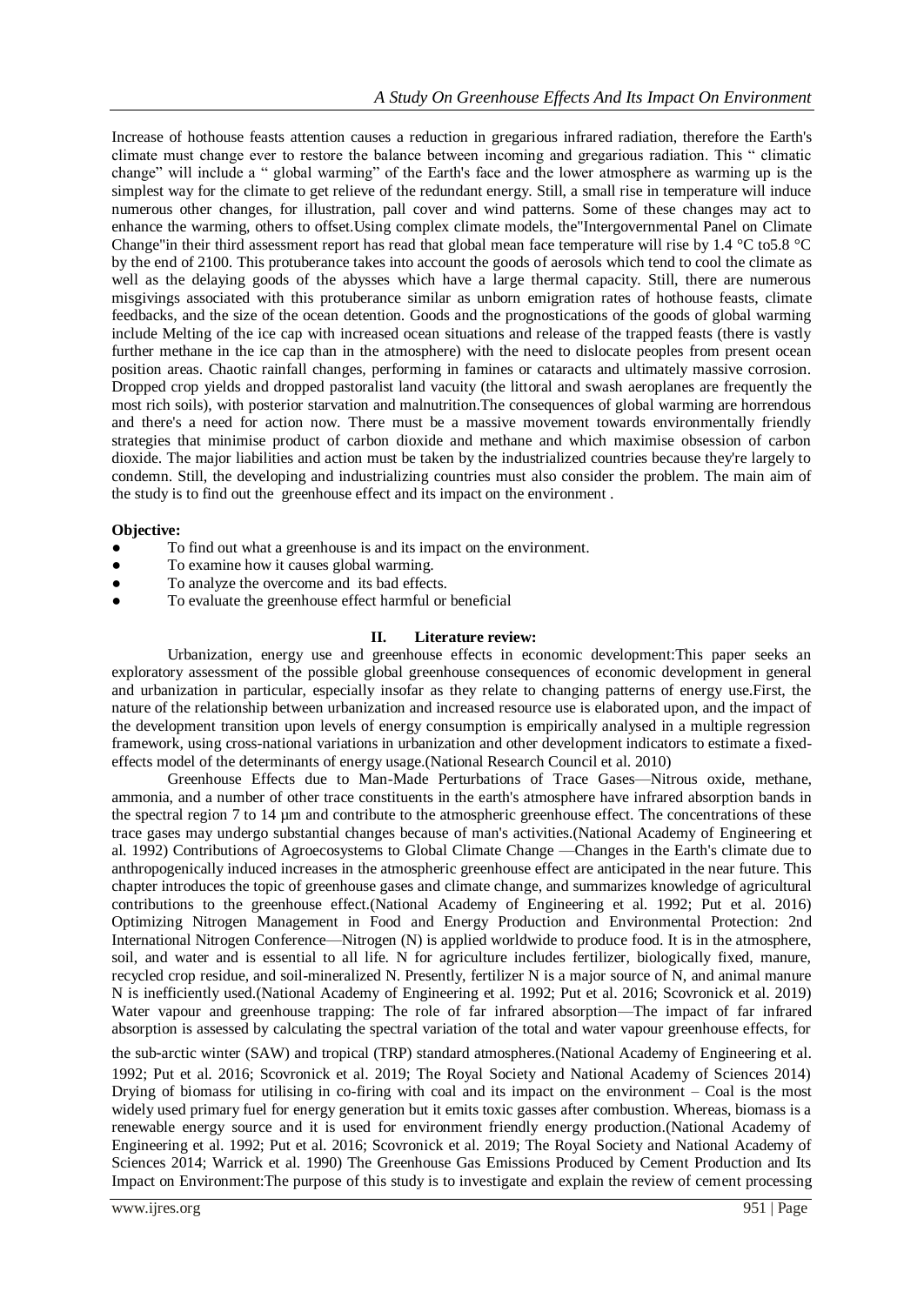and its impact on cement manufacturing emissions on the environment. For instance, the cement industry is contributing to global warming and climate change in the world. The processes of cement manufacturing are extremely energy intensive which utilize high fuel consumption and finally it results in the emissions.(National Academy of Engineering et al. 1992; Put et al. 2016; Scovronick et al. 2019; The Royal Society and National Academy of Sciences 2014; Warrick et al. 1990; Regional Study on Greenhouse Effect and Its Impact on the Region 1992) Environmental performance evaluation of thermal insulation materials and its impact on the building:The purpose of this paper is to examine the building's environmental performance through the insulation's material selection. Contemporary insulation materials achieve thermal conductivity values of less than 0.04 W/mK, whilst a plethora of materials, which fulfil specific requirements like mechanical and physical features according to the object specific specifications, can be found in the market.(Dryzek, Norgaard, and Schlosberg 2011) Climate Change and Its Impact on Nepalese Agriculture—Exponential growth of CO2 and other greenhouse gasses in the atmosphere is causing climate change. It affects agriculture, forestry, human health, biodiversity, snow cover and aquatic to mountain ecosystems. Changes in climatic factors like temperature, solar radiation and precipitation have potentials to influence crop production. Despite many efforts possible on combating impacts of climate change, there are still difficulties in Nepalese agriculture.(Boulanger et al. 2019) Enteric methane mitigation technologies for ruminant livestock: a synthesis of current research and future directions:Enteric methane (CH4) emission in ruminants, which is produced via fermentation of feeds in the rumen and lower digestive tract by methanogenic archaea, represents a loss of 2% to 12% of gross energy of feeds and contributes to global greenhouse effects. Globally, about 80 million tonnes of CH4 is produced annually from enteric fermentation mainly from ruminants.(Weart 2008) Sulfur in olivine‐hosted melt inclusions

from the Emeishan picrites: Implications for S degassing and its impact on environment::Large-volume  $(0.3 \times 106 \text{ km})$  basaltic lavas that erupted  $-260$  Ma ago in southwest China form the Emeishan large igneous

province. The relationship between the Emeishan volcanism and the end‐Guadalupian mass extinction is still unresolved.(Thokchom et al. 2021) The value of gas exchange as a service by rice paddies in suburban Shanghai, PR China:Valuing ecosystem services is crucial for making the importance of ecosystem functioning explicit to the public and decision makers as well as scientists. Investigations of the value of agricultural ecosystems have focused mainly on value food and fibre production and have been carried out at relatively coarse scales. (McGuire and Maslin 2012) Environmental management and its impact on the operations function:Recently, corporations have been confronted with a number of global environmental challenges such as global warming, acid rain, depletion of natural resources, waste management, green consumerism and pollution prevention. There is growing pressure to deliver products and services which are environmentally compatible.(Jarmul et al. 2020) Antibiotic Use in Agriculture and Its Impact on the Terrestrial Environment:Since their discovery, antibiotics have been instrumental in treating infectious diseases that were previously known to kill humans and animals. However, their widespread use as an additive in animal feeds has

raised concerns about the development of antibiotic‐resistant microorganisms.(Forsberg et al. 2017) Molecular

C dynamics downstream: The biochemical decomposition sequence and its impact on soil organic matter structure and function:Advances in spectroscopic and other chemical methods have greatly enhanced our ability to characterize soil organic matter chemistry. As a result, the molecular characteristics of soil are now known for a range of ecosystems, soil types, and management intensities.(Forsberg et al. 2017; Jalota et al. 2018) Reclamation-induced tidal restriction increases dissolved carbon and greenhouse gases diffusive fluxes in salt marsh creeks:Coastal reclamation increased dissolved carbon, NH4+-N and NO2−-N in marsh creeks.Changes in flow velocity, salinity, Chl-a, and pH were the main influence factors.Intertidal creeks play an important role in transporting nutrients between coastal ecosystems and ocean. Reclamation is a predominant anthropogenic disturbance in coastal regions; however, the influence of reclamation on carbon and nitrogen species and greenhouse gas (GHG) fluxes in creeks remains unclear.(Forsberg et al. 2017; Jalota et al. 2018; Singh et al. 2021) Climate Change in China from 1880 to 1998 and its Impact on the Environmental Condition:The global mean surface air temperature (SAT) or the Northern Hemisphere mean SAT has increased since the late nineteenth century, but the mean precipitation around the world has not formed a definite tendency to increase. A lot of studies showed that different climate and environmental changes during the past 100 years over various regions in the world were experienced.(Forsberg et al. 2017; Jalota et al. 2018; Singh et al. 2021; McMichael et

al. 2003) Effect of above‐ground plant species on soil microbial community structure and its impact on suppression of Rhizoctonia solani AG3: The extent of soil microbial diversity is seen to be critical to the maintenance of soil health and quality. Different agricultural practices are able to affect soil microbial diversity and thus the level of suppressiveness of plant diseases.(Peer Review #1 of "Impact Assessment of High Soil

CO2 on Plant Growth and Soil Environment: A Greenhouse Study (v0.1)") In a 4‐year field experiment, we investigated the microbial diversity of soil under different agricultural regimes.(The Royal Society and National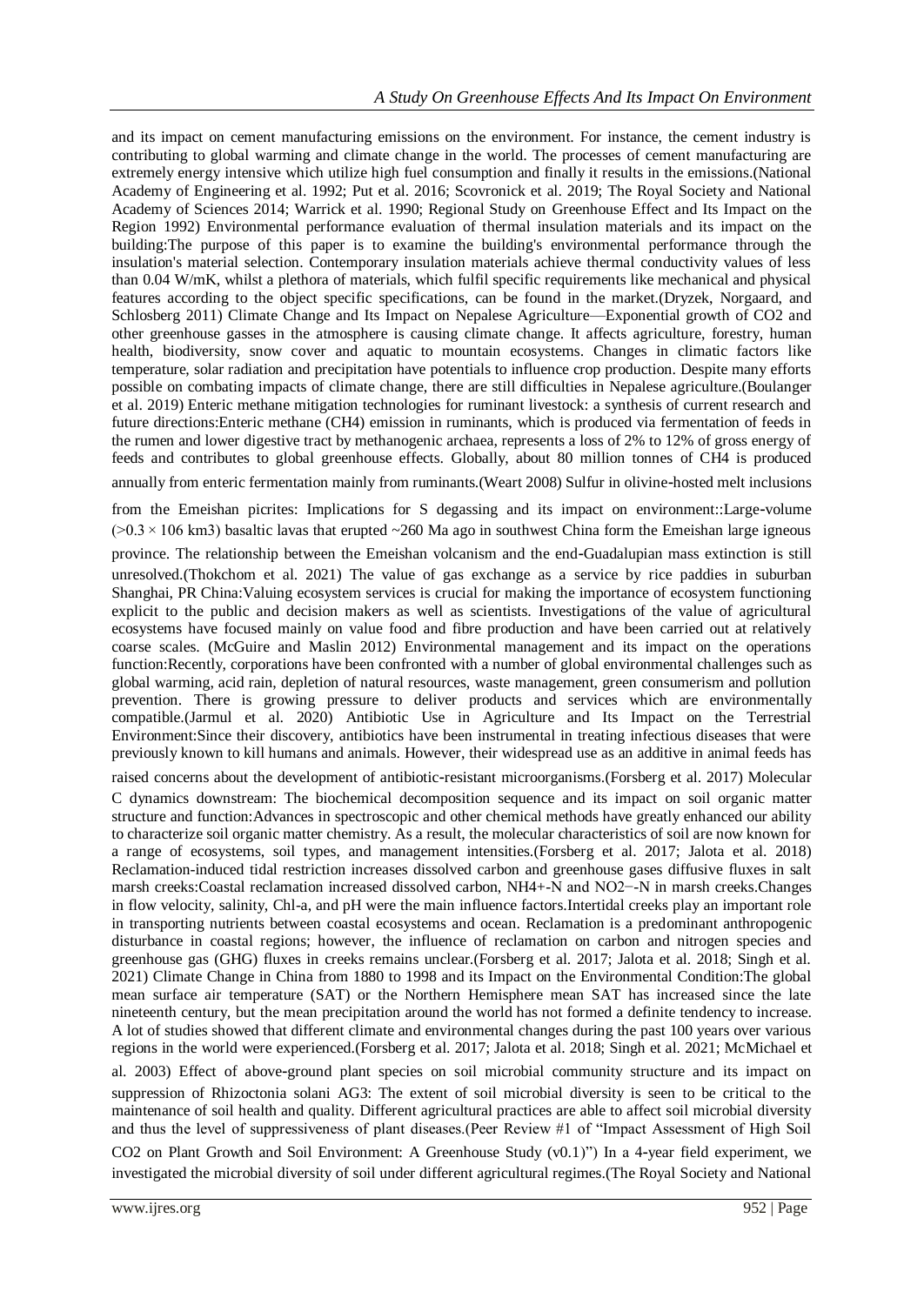Academy of Sciences 2014) Efficient hybrid modeling of CO2 absorption in aqueous solution of piperazine: Applications to energy and environment:Effective tools are introduced to obtain solubility of CO2 in PZ solutions.Parametric sensitivity analysis identifies important factors affecting CO2 capturing.Carbon dioxide (CO2) considerably contributes to the greenhouse effects and consequently, to the global warming. (Amir and Ahmed)Thus, reduction of CO2 emissions/concentration in the atmosphere is an important goal for various industrial and environmental sectors.(National Academy of Engineering et al. 1992) Biogeochemistry of selenium and its impact on food chain quality and human health:In areas where soils are low in bioavailable selenium , potential Se deficiencies cause health risks for humans. Though higher plants have been considered not to require this element, the experience with low-Se soils in Finland has provided evidence that the supplementation of commercial fertilizers with sodium selenate affects positively not only the nutritive value of the whole food chain from soil to plants, animals and humans but also the quantity of plant yields.(National Research Council et al. 2011)

#### **III. Methodology:**

The researcher obtained the primary source of data by conducting an empirical study on seeking responses from the general public based on a questionnaire and also relied on secondary sources of data such as books, journals, e-sources, articles and newspapers. The research method followed here is empirical research. A total of 200 samples have been taken out of which is taken through convenient sampling methods. The sample frames taken by the researcher are various people from online. The independent variables are age, gender and occupation. The dependent variables are that, Does human action cause an increase in global temperature? ,Do you agree that greenhouse effects are a natural phenomenon and it's beneficial for us? The statistical tool used by the researcher is correlation and graphical representation.







Legend: From the chart, the present frequency pie chart is based on the age of the persons.



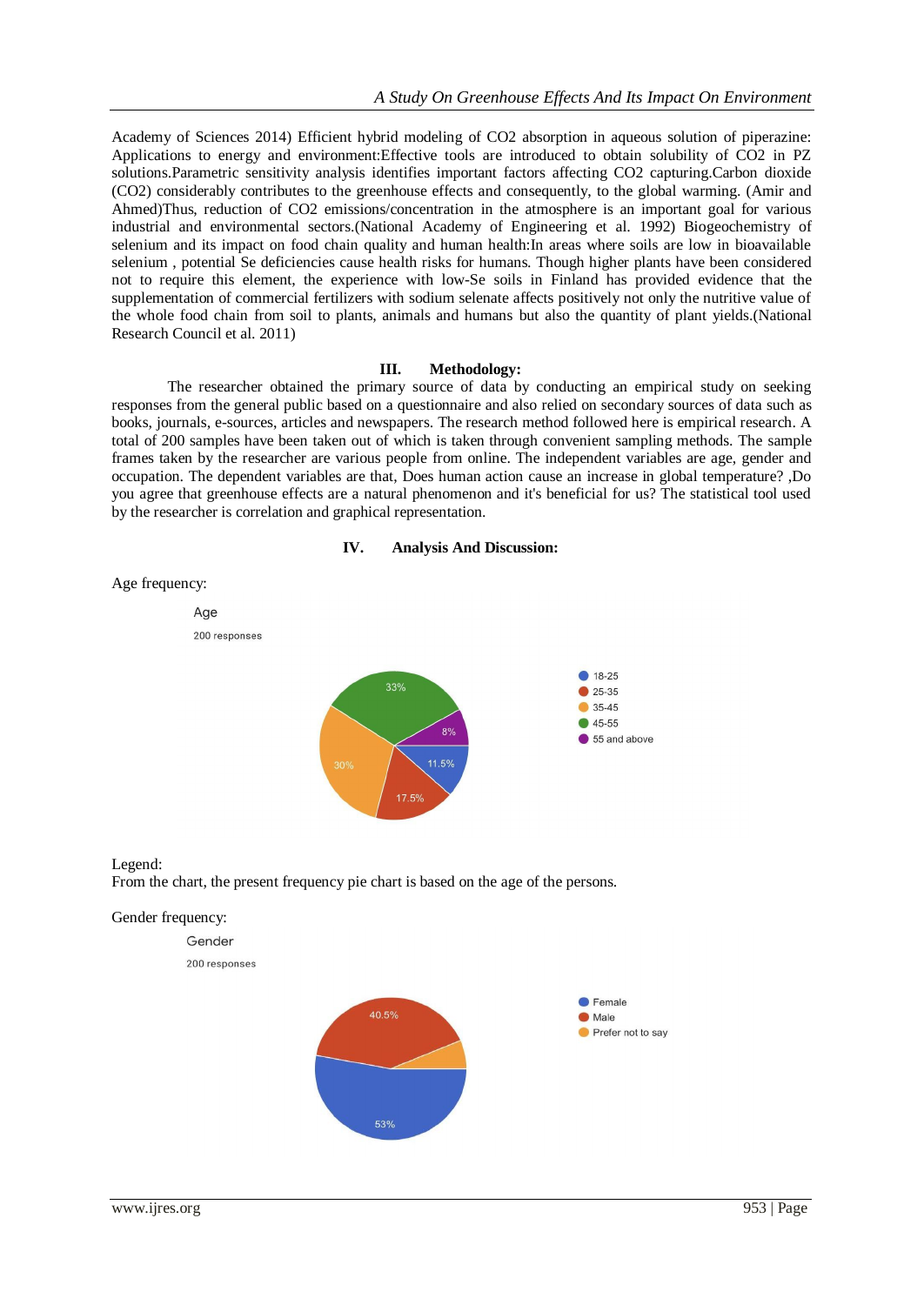# Legend:

From the chart, the present frequency table is based on the gender of persons who were taken as samples.

## Occupation frequency:



## Legend:

From the chart , the present frequency table is based on the occupation of persons who were taken as samples.

# Analysis:1

Does human action cause an increase in global temperature ?



## Legend:

From the chart, it is observed that the age distribution of the respondents among different gender of the respondents.



Clustered Bar of does human action is causing an increase in global temperature? by gender by age



## Legend:

The below graph exhibits the age distribution of the respondents and their opinion on the greenhouse effect.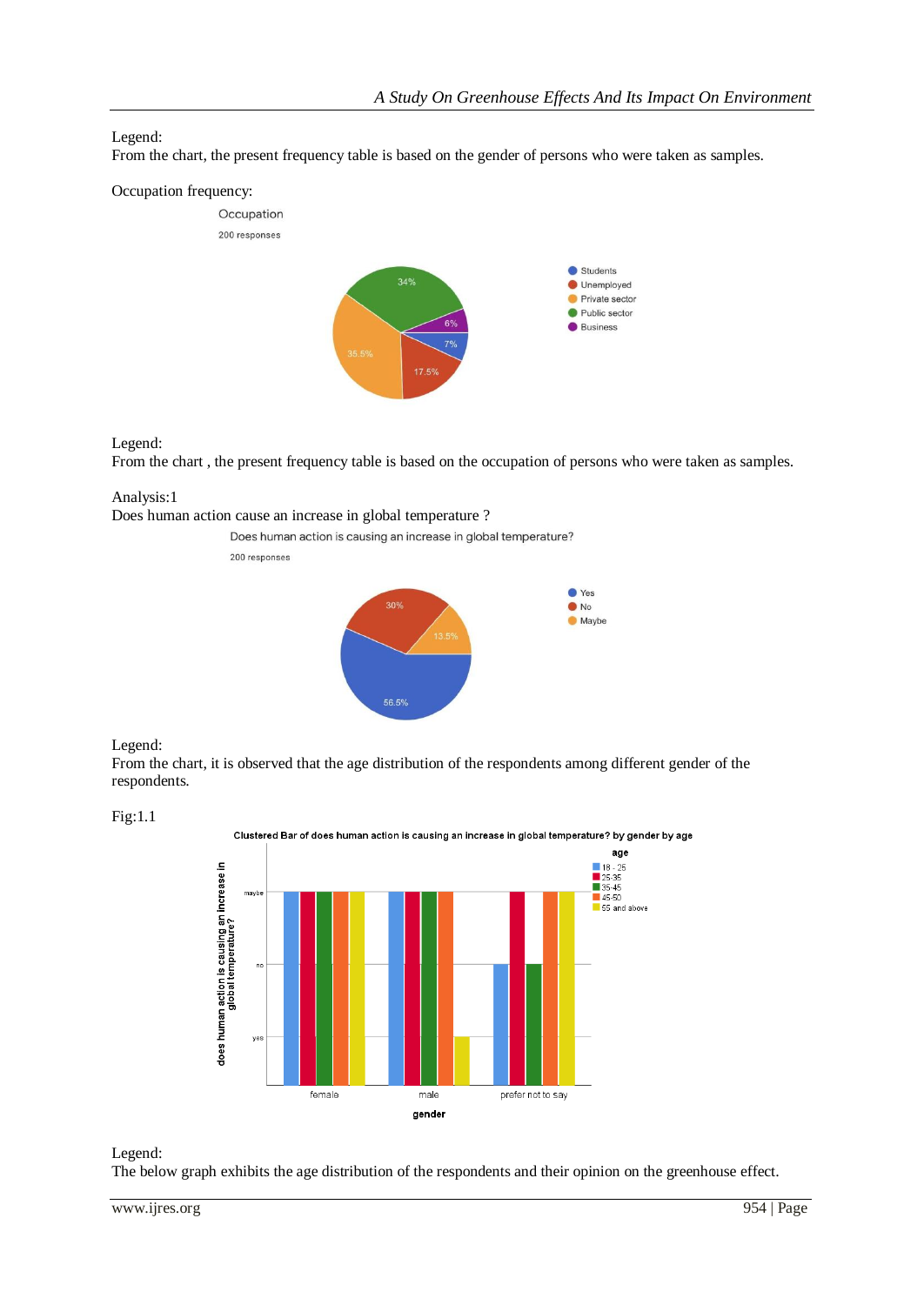## Fig:1.2



Clustered Bar of do you agree that greenhouse effect is natural phenomenon beneficial for us? by occupation<br>by gender

## Legend:

The below graph exhibits the gender distribution of the respondents and their opinion on the greenhouse effect.

## Analysis:2

Do you agree that greenhouse effects are a natural phenomenon and is beneficial for us ?

Do you agree that greenhouse effect is natural phenomenon and is beneficial for us?

200 responses



Legend:

From the chart, It is observed that the age distribution of the respondents among different genders of the respondents.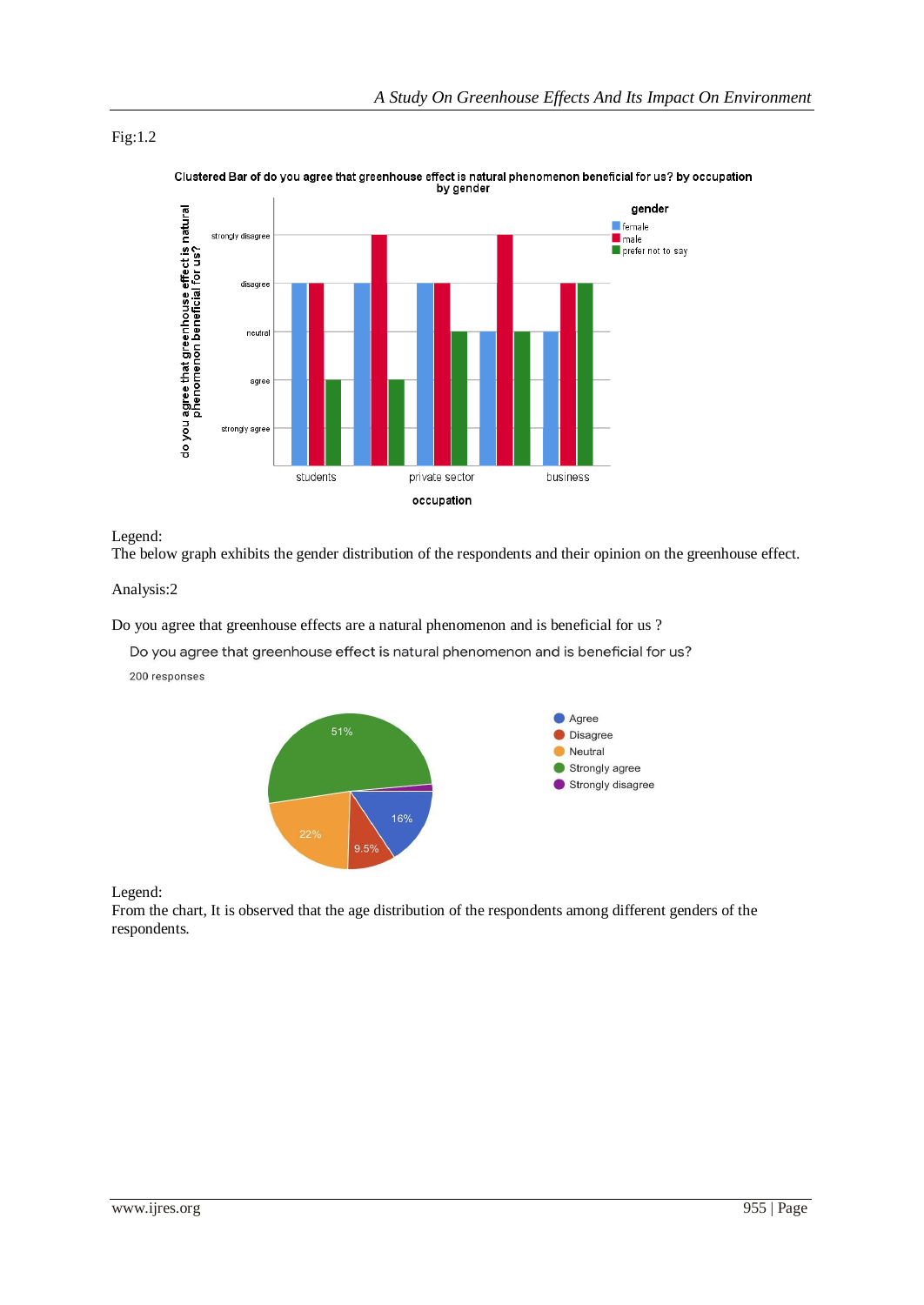

Fig:2.1 Clustered Bar of do you agree that greenhouse effect is natural phenomenon beneficial for us? by gender by age

Legend:

The below graph exhibits the age distribution of the respondents and their opinion on the greenhouse effect.





Clustered Bar of do you agree that greenhouse effect is natural phenomenon beneficial for us? by age by gender

Legend:

The below graph exhibits the gender distribution of the respondents and their opinion on the greenhouse effect.

# **V. Results:**

From the above graph, (Fig:1.1) it has been analysed that from the survey done of the gender and age component from the total of 200 responses, the Y axis represent Does human action cause an increase in global temperature X axis being gender and scale being age, it is analysed that male in the age group of below 18-25 years are neutral to the statement, in the age group of 25 to 35 say yes to the statement and in the age group of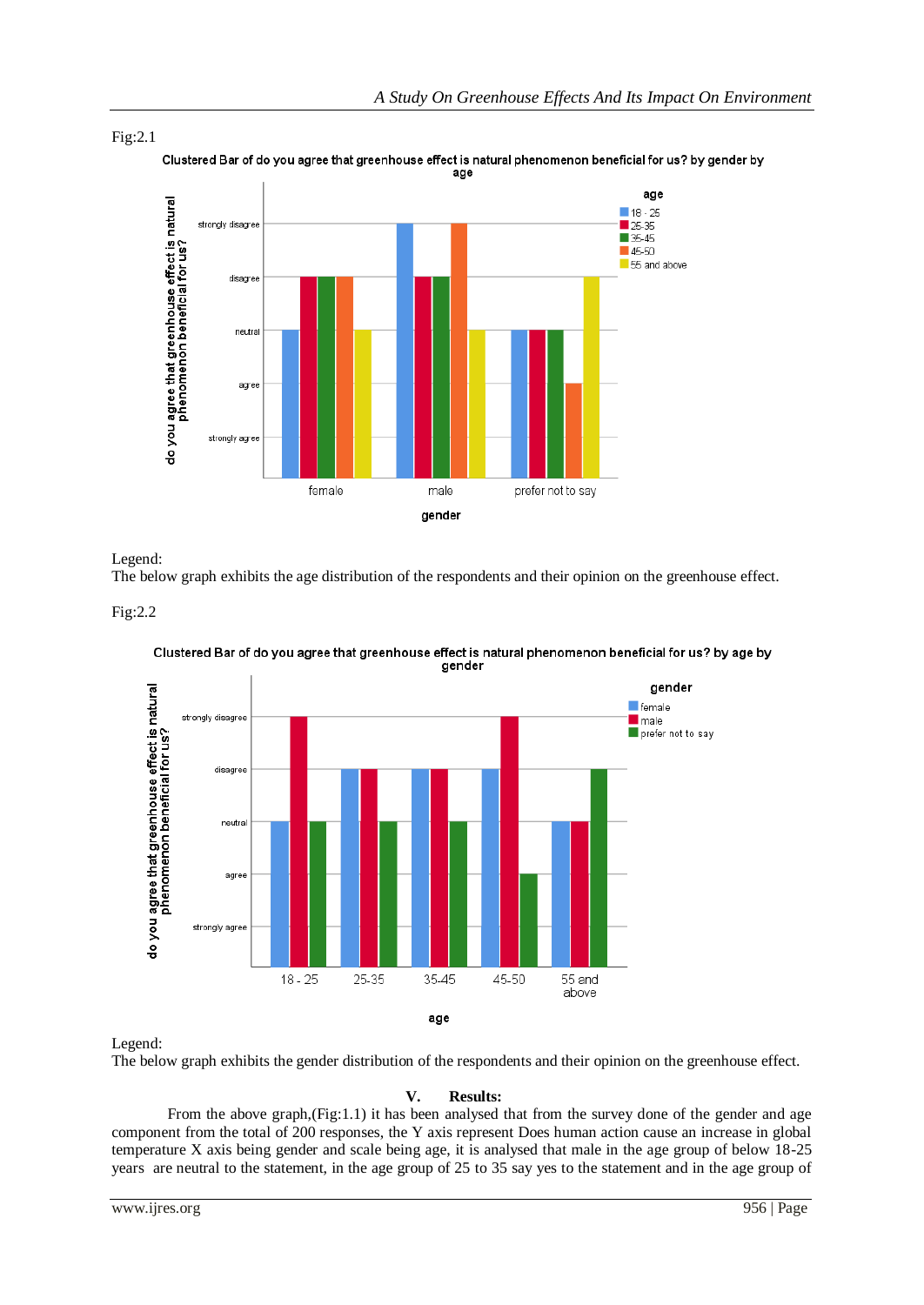35 to 45 stands in neutral to the statement, and in the age group of above 45-50 also stands in female in neutral to the statement. Females in the age group of below 18-25 years are neutral to the statement, in the age group of 25 to 35 years are neutral to the statement and in the age group of 35 to 45 are also neutral to the statement, and in the age group of 45-50 years say yes to the statement and age group of above 55 are also neutral to the statement,which indicates that people are not completely aware of the statement.People in the category of prefer not to say in the age group of below 18-25 years says no to the statement, in the age group of 25 to 35 are neutral to the statement and in the age group of 35 to 45 are neutral and in the age group of above 55 years are also neutral to the statement.Thus there are totally 200 responses. From the above graph (Fig:1.2) it has been analysed from the survey done of the occupation and gender from the total of 200 responses, the Y axis being Are you agree that greenhouse effect is a natural phenomena and it's beneficial for us ,X axis represents their occupation. It is analysed that students of male category disagree with the statement, people in the category of public sector strongly disagree to the statement which indicates that people are not aware of greenhouse effect is a natural phenomena and it's beneficial to us ,private sector of male category disagree to the statement and people in the category of business sector are also disagree to the statement.Female in the category of unemployment disagree with the statement,public sector in the female category disagree with the statement which means they aren't aware not of the statement and people in the private sector are also disagree with the statement.People in the category of business sector stands with neutral, which indicates that people don't have complete knowledge about the greenhouse effects are a natural phenomenon and it's beneficial for us.From the above graph,(Fig:2.1) it has been analysed that from the survey done of the gender and age component from the total of 200 responses, the Y axis being agree that greenhouse effects are a natural phenomenon and it's beneficial for us X axis being gender and scale being age, it is analysed that male in the age group of below 18- 25 years are disagree with the statement, in the age group of 25 to 35 disagree with the statement, in the age group of 35 to 45 disagree with the statement, in the age group of above 45-50 in disagree with the statement and people in the age group of 55 and above are neutral to the statement.Females in the age group of below 18- 25 years are neutral to the statement, in the age group of 25 to 35 years disagree with the statement and in the age group of 35 to 45 are also disagree with the statement, and in the age group of 45-50 years disagree with the statement and age group of above 55 years are neutral to the statement,which indicates that people are not completely aware of the statement.People in the category of prefer not to say in the age group of below 18-25 years are neutral to the statement, in the age group of 25 to 35 are neutral to the statement ,in the age group of 35 to 45 years are neutral , age group of 45-50 agree to the statement which indicates that people are aware of the statement and in the age group of above 55 years disagree with the statement.Thus there are totally 200 responses. From the above graph (Fig:2.2) it has been analysed that from the survey done of the gender and age component from the total of 200 responses, the Y axis being agree that greenhouse effects are a natural phenomenon and it's beneficial for us ,X axis being age and scale being gender, it is analysed that the age group of 18-25 in female category stands in neutral to the statement,male strongly disagree with the statement and people prefer not to say stands neutral to the statement.Female in the age of 25-35 disagree with the statement,male disagree with the statement and people in the category of prefer not say neutral to the statement.It is observed that female in the age group of 35-45 disagree with the statement,male disagree with statement and people prefer not to say stands neutral to the statement.Female in the age of 45-50 disagree with the statement,male strongly disagree with statement and people prefer not to say agree with the statement.It is observed that female in the age group of of 55 and above are neutral to the statement, male stands neutral to the statement and people prefer not say disagree with the statement,which indicates that people aren't completely aware of the statement.Thus there are totally 200 responses.

#### **VI. Discussions:**

From the above graph (fig:1,1) it has been analysed that from the survey done of the gender and age component from the total of 200 responses ,the Y axis represent Does human action cause an increase in global temperature X axis being gender and scale being age, it is observed that male in the age group of 18-25 say yes to the statement,which indicates that people are completely aware of the global temperature that increases due to human action and rest of the age group people aren't completely aware of the statement. From the above graph (fig:1.2) it has been analysed from the survey done of the occupation and gender from the total of 200 responses, the Y axis being Are you agree that greenhouse effect is a natural phenomena and it's beneficial for us ,X axis represents their occupation.It is observed that students of male agree with the statement ,people in the public sector of female agree with the statement which indicates that people are aware of the statement. From the graph (fig:2.1) it has been analysed that Y axis being agree that greenhouse effects are a natural phenomenon and it's beneficial for us X axis being gender and scale being age,It is observed that Female in the age of 18-25 and above 55 are neutral to the statement. People prefer not say in age group of 45-50 agree with the statement. From the above graph (Fig:2.2) it has been analysed that from the survey done of the gender and age component from the total of 200 responses, the Y axis being agree that greenhouse effects are a natural phenomenon and it's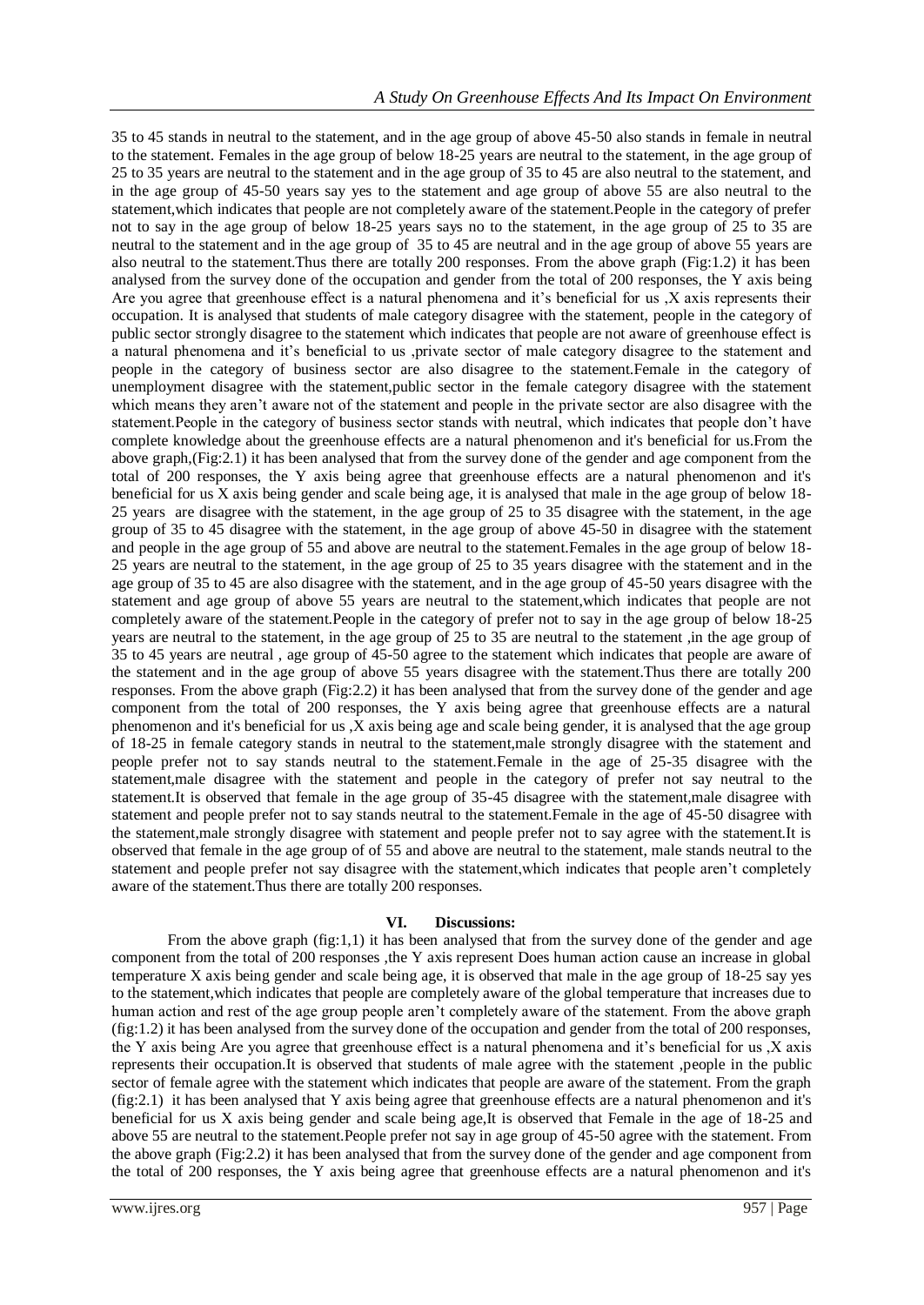beneficial for us ,X axis being age and scale being gender, it is observed that male in the age group of 45-50 agree to the statement which indicates that people are aware of the greenhouse effects are a natural phenomenon and it's beneficial for us.The greenhouse effect is a natural process where the atmosphere traps some of the sun's energy, warming the Earth enough to support life.

#### **VII. Limitation:**

The Major limitation of the study is the sample frame. The sample frame Collected through online platforms like sending mail, sending links via WhatsApp is the limitation of the study, the real field experience is missed out. The restrictive area of sample size is yet another drawback of the research.Collection of data via online platform is limiting the researcher to collect data from the field.Since the data is collected on online platform wherein the respondent is not known, the original opinion of the respondent it is not found, The researcher could only come to a approximate conclusion of what the respondent is feeling to convey.

#### **VIII. Conclusion :**

The greenhouse effect is a natural process where the atmosphere traps some of the sun's energy, warming the Earth enough to support life. Although the greenhouse effect is a nature cycle, humans have greatly increased the concentrations of greenhouse gases, thus causing a significant increase in the overall greenhouse effect. A number of gases are involved in the human caused enhancement of the greenhouse effect. These gases include: carbon dioxide (CO2); methane (CH4); nitrous oxide (N20); CFCs and ozone (03) Out of all these gases the most important is carbon dioxide which accounts for around 55% of the change in the intensity of the Earth's greenhouse effect. The consequence of the greenhouse effect is that there will be a rise in the sea levels around the world, there will be dramatic climate changes, and agriculture will suffer from the fluxes of the weather. However, it's not too late to cut back on greenhouse gas emissions. Some effective ways to reduce emissions are: use cleaner fuels, use energy efficient machines, develop alternative sources for energy and to plant more trees.The global warming is horrendous and there is a need for action now. There must be a massive movement towards environmentally friendly strategies that minimise production of carbon dioxide and methane and which maximise fixation of carbon dioxide. The major responsibilities and action must be taken by the industrialized countries because they are largely to blame. However, the developing and industrializing countries must also consider the problem.

#### **Reference:**

- [1]. Boulanger, François-Xavier, Sarah Jandricic, Karel Bolckmans, Felix L. Wäckers, and Apostolos Pekas. 2019. "Optimizing Aphid Biocontrol with the Predator Aphidoletes Aphidimyza, Based on Biology and Ecology." Pest Management Science 75 (6): 1479–93.
- [2]. Dryzek, John S., Richard B. Norgaard, and David Schlosberg. 2011. The Oxford Handbook of Climate Change and Society. OUP Oxford.
- [3]. Forsberg, Bruce R., John M. Melack, Thomas Dunne, Ronaldo B. Barthem, Michael Goulding, Rodrigo C. D. Paiva, Mino V. Sorribas, Urbano L. Silva Jr, and Sabine Weisser. 2017. "The Potential Impact of New Andean Dams on Amazon Fluvial Ecosystems." PloS One 12 (8): e0182254.
- [4]. Jalota, S. K., B. B. Vashisht, Sandeep Sharma, and Samanpreet Kaur. 2018. Understanding Climate Change Impacts on Crop Productivity and Water Balance. Academic Press.
- [5]. Jarmul, Stephanie, Alan D. Dangour, Rosemary Green, Zara Liew, Andy Haines, and Pauline Fd Scheelbeek. 2020. "Climate Change Mitigation through Dietary Change: A Systematic Review of Empirical and Modelling Studies on the Environmental Footprints and Health Effects of 'Sustainable Diets.'" Environmental Research Letters: ERL [Web Site] 15 (December): 123014.
- [6]. McGuire, Bill, and Mark A. Maslin. 2012. Climate Forcing of Geological Hazards. John Wiley & Sons. [7]. McMichael, A. J., D. H. Campbell-Lendrum, C. F. Corvalan, K. L. Ebi, A. Githeko, J. D. Scheraga, and A. Woodward. 2003.
- Climate Change and Human Health: Risks and Responses. World Health Organization.
- [8]. National Academy of Engineering, National Academy of Sciences, Policy and Global Affairs, Institute of Medicine, Committee on Science, Engineering, and Public Policy, and Panel on Policy Implications of Greenhouse Warming. 1992. Policy Implications of Greenhouse Warming: Mitigation, Adaptation, and the Science Base. National Academies Press.
- [9]. National Research Council, Division on Earth and Life Studies, Board on Atmospheric Sciences and Climate, and Committee on Methods for Estimating Greenhouse Gas Emissions. 2010. Verifying Greenhouse Gas Emissions: Methods to Support International Climate Agreements. National Academies Press.
- [10]. National Research Council, Division on Earth and Life Studies, Board on Atmospheric Sciences and Climate, and Committee on Stabilization Targets for Atmospheric Greenhouse Gas Concentrations. 2011.
- [11]. Climate Stabilization Targets: Emissions, Concentrations, and Impacts over Decades to Millennia. National Academies Press.
- [12]. Put, Kurt, Tim Bollens, Felix Wäckers, and Apostolos Pekas. 2016. "Non-Target Effects of Commonly Used Plant Protection Products in Roses on the Predatory Mite Euseius Gallicus Kreiter & Tixier (Acari: Phytoseidae)." Pest Management Science 72 (7): 1373–80.
- [13]. Regional Study on Greenhouse Effect and Its Impact on the Region. 1992.
- [14]. Scovronick, Noah, Mark Budolfson, Francis Dennig, Frank Errickson, Marc Fleurbaey, Wei Peng, Robert H. Socolow, Dean Spears, and Fabian Wagner. 2019. "The Impact of Human Health Co-Benefits on Evaluations of Global Climate Policy." Nature Communications 10 (1): 2095.
- [15]. Singh, Suruchi, Pardeep Singh, S. Rangabhashiyam, and K. K. Srivastava. 2021. Global Climate Change. Elsevier.<br>[16]. The Roval Society. and National Academy of Sciences. 2014.
- The Royal Society, and National Academy of Sciences. 2014.
- [17]. Climate Change: Evidence and Causes. National Academies Press.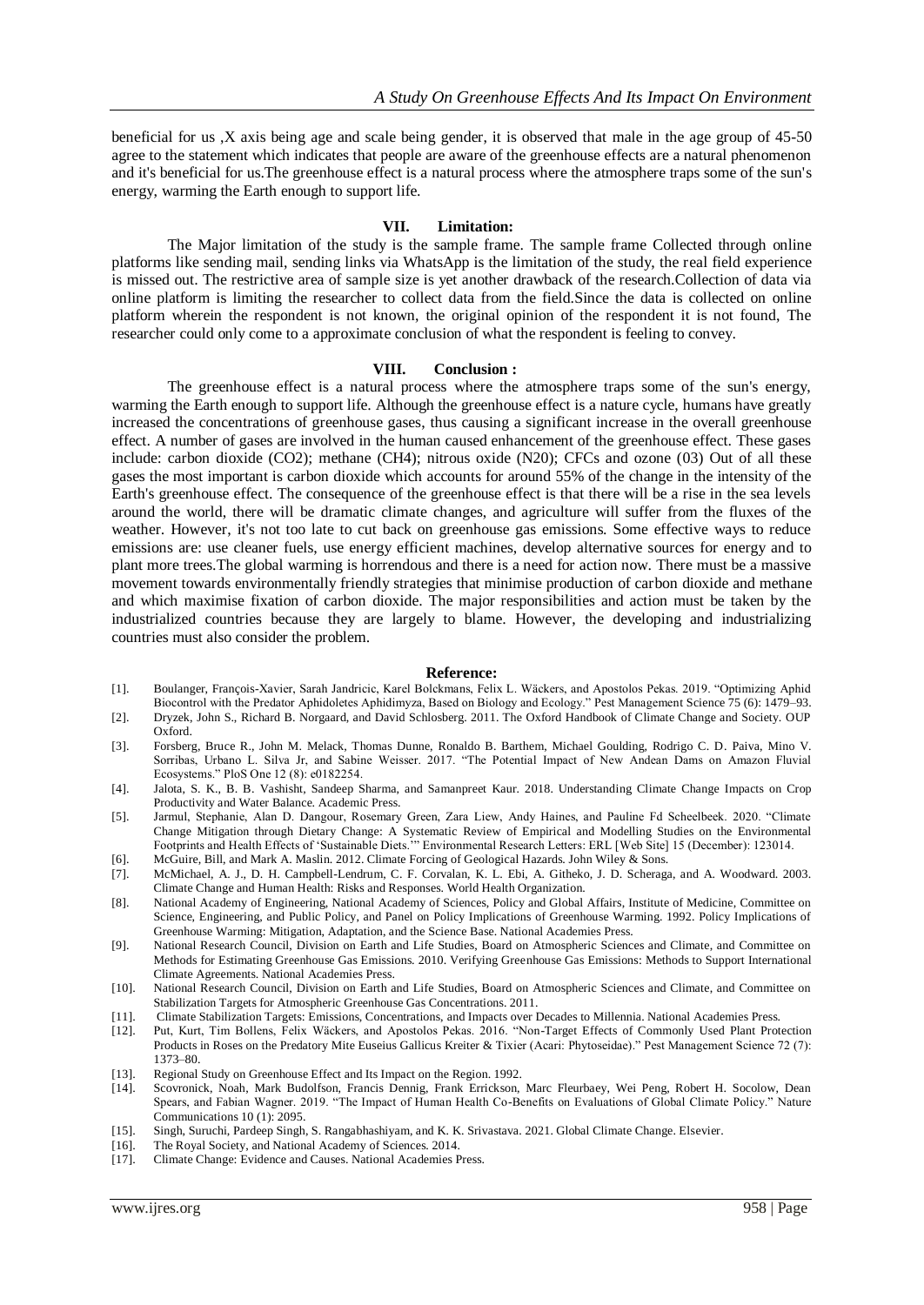- [18]. Thokchom, Binota, Pengpeng Qiu, Pardeep Singh, and Parameswar K. Iyer. 2021. Water Conservation in the Era of Global Climate Change. Elsevier.
- [19]. Warrick, R. A., E. M. Barrow, T. M. L. Wigley, and Commission of the European Communities. 1990. The Greenhouse Effect and Its Implications for the European Community.
- [20]. Weart, Spencer R. 2008. The Discovery of Global Warming: Revised and Expanded Edition. Harvard University Press.

#### PLAIGARISM:

#### Small**SEQ**Tools

#### PLAGIARISM SCAN REPORT

| Words            | 281           | Date                          | December 30, 2021             |
|------------------|---------------|-------------------------------|-------------------------------|
| Characters       | 1898          | <b>Excluded URL</b>           |                               |
| 7%<br>Plagiarism | 93%<br>Unique | ×<br>Plagiarized<br>Sentences | 13<br><b>Unique Sentences</b> |

## **Content Checked For Plagiarism**

Greenhouse gases have far-ranging environmental and fitness outcomes. They motive weather extrade with the aid of using trapping heat, and additionally they make contributions to breathing ailments from smog and air pollution. Extreme weather, meals deliver disruptions, and accelerated wildfires are different outcomes of weather extrade resulting from greenhouse gases. This rise in temperature was vehemently argued to be generally started by the emigration of carbon grounded composites from fossil energies consumption for power generation. The attention of carbon dioxide, methane, and nitrous oxide are each known to be adding and in recent time, so their hothouse feasts, basically chlorofluorocarbons, have been added in significant amounts to the atmosphere. Social, anthropological, profitable and political considerations have been the major determinants of Aid programmes but the growing environmental extremity due to global warming is likely to dominate numerous issues in the future . The researcher obtained the primary source of data by conducting an empirical study on seeking responses from the general public based on a questionnaire and also relied on secondary sources of data such as books, journals, e-sources, articles and newspapers. The research method followed here is empirical research.. A total of 200 samples have been taken out of increased in the state in the sampling methods. The sample frames taken by the researcher are various people<br>from online. The independent variables are age, gender and occupation. The dependent variables are that, Does from online. The independent variables are age, gender and occupation. The dependent variables are that, the second temperature? Do you agree that greenhouse effects are a natural<br>hamma cition cause an increase in global t phenomenon and it's beneficial for us? The statistical tool used by the researcher is correlation and graphical representation. The main aim is to study greenhouse gas effects on the environment.

| <b>Sources</b>                                                                                                                   | Similarity |
|----------------------------------------------------------------------------------------------------------------------------------|------------|
| "Consumer Perspective towards Mutual Funds as an                                                                                 |            |
| Acknowledgement. The research project undertaken by me has enabled me to gain immense knowledge about the<br>topic chosen. I am. | 10%        |
| http://www.iosrjournals.org/iosr-jef/papers/Vol12-Issue3/Series-1/E1203014376.pdf                                                |            |